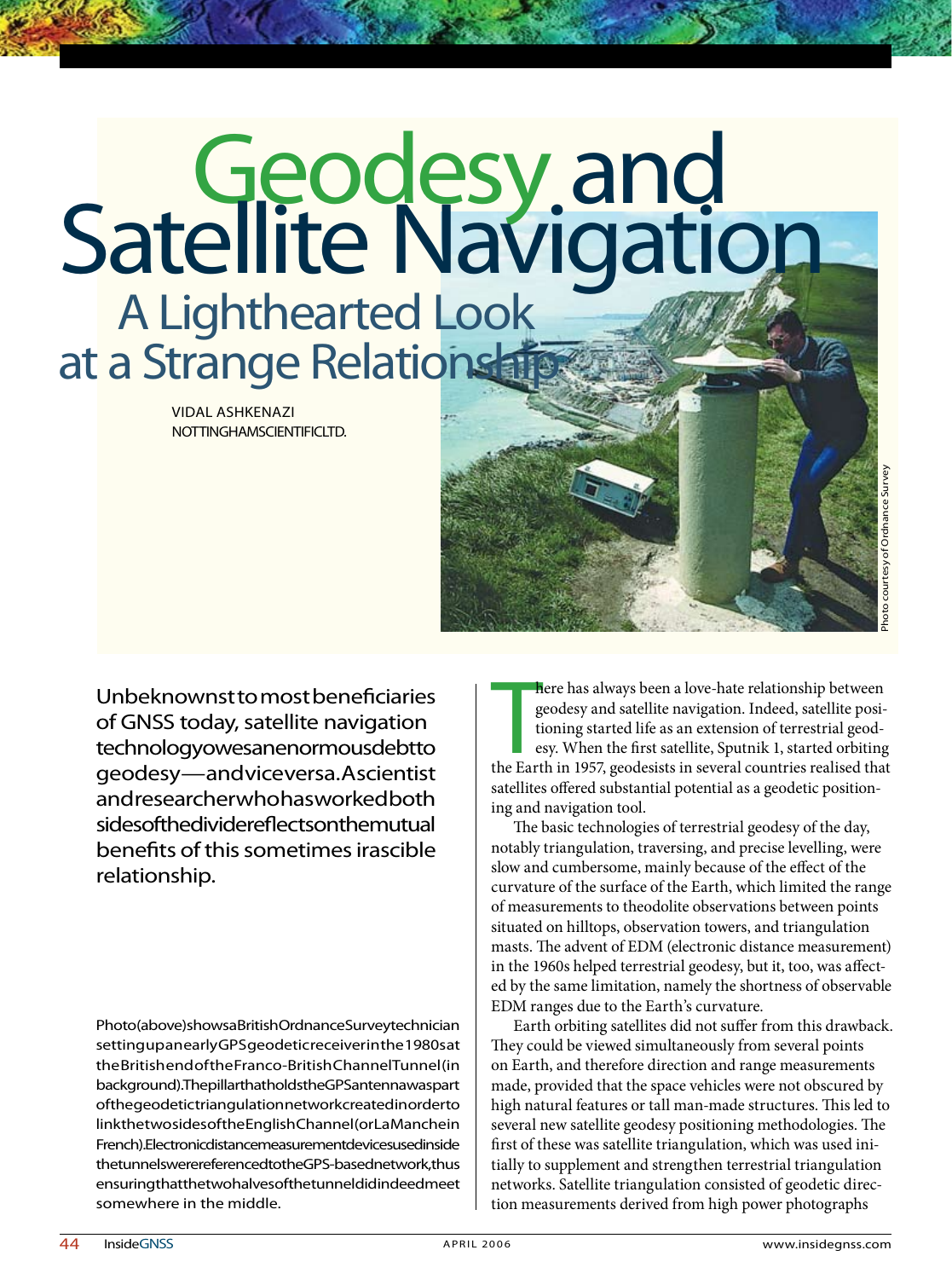of satellite orbits made against a stellar background of stars, with known right ascension and declination. (See Figure 1.)

A few years later, this was followed by range measurements to satellites, made from Earth-bound EDM equipment to corner cube reflectors placed on the early satellites. The methodology used thus far was an extension of geodetic astronomy, with little reference to physical geodesy.

This situation changed significantly when geodesists realized that they could use the Doppler shift on the signal broadcast from a satellite to obtain differential range measurements that, together with

the known Keplerian orbit of the satellite, could lead to a relatively fast positioning, or navigation, method. The Keplerian orbital motion of satellites is primarily based on the Earth's gravity field, a subject of expertise by practitioners of physical geodesy.

This technical advance gave birth to Transit-Doppler, the first satellite navigation technology. Transit-Doppler was used in the late 1970s and early 1980s not only for the positioning of naval ships and of submarines surfacing in the polar regions, but also for the strengthening and scaling of national and continental terrestrial triangulation networks. Figure 2 shows an early advertisement for one commercial Transit system, the CMA-772B NNS. However, practitioners soon realized that positioning by Transit-Doppler to a reasonable degree of accuracy took several minutes, and, therefore, precluding its use as a full navigation methodology, which requires quasi-instantaneous positioning.

### Enter GPS

These were the early days of a new global satellite positioning,

US military navigation system, with full access to NATO but only restricted access and down-graded positioning accuracies for civilian users.

This so-called Selective Availability (SA) gave the green light to the civilian geodetic community to come up with new methodologies that could counter the effects of SA. As always, human ingenuity did not disappoint, and two new

The penetration of satellite navigation, and primarily GPS, into civil aviation involved yet again, as you would expect, geodesists.

differential techniques were developed. The first was the differential GPS (DGPS) technique, which improved relative positioning accuracies of GPS by at one order of magnitude, down to a few meters.

As a result, DGPS soon became the standard methodology for the offshore positioning of oil platforms, pipelines, etc.

The next advance in improving the accuracy of satellite positioning was made on the advice of radio-astronomers, who proposed replacing the standard GPS pseudorange measurements, which are based on timing the modulated signal from satellite to receiver. Instead, they suggested making measurements on the basic carrier frequencies of these signals, just as they did with extra-galactic signals arriving at, say, two widely spaced radio telescopes in so-called very long baseline interferometry (VLBI), leading as a by-product to the Cartesian coordinate differences between the two telescopes. This was the beginning of centimetric positioning by the carrier phase GPS method, which was later developed further by geodesists into kinematic GPS and centimetric navigation.

GPS had now become the universal high precision quasiinstantaneous positioning and navigation tool, creating the basis for hundreds of new applications. Again, geodesists led the way, concentrating on high precision scientific and

navigation, and timing system, first called the NAVSTAR Global Positioning System, a name later shortened to just GPS. The rest is history. The early decision to base GPS on a constellation of 24 medium-Earth orbit satellites was taken on the advice, as you would expect, of geodesists at the U.S. Naval Surface Weapons Center in Dalgren, Virginia.

The close relationship between the early GPS and geodesy was further demonstrated by the adoption of WGS84, the World Geodetic System 1984, as the basis of the 3-D coordinate system of GPS. As GPS was born during the Cold War, it was declared a



Figure 1 BC-4 Satellite Triangulation Network.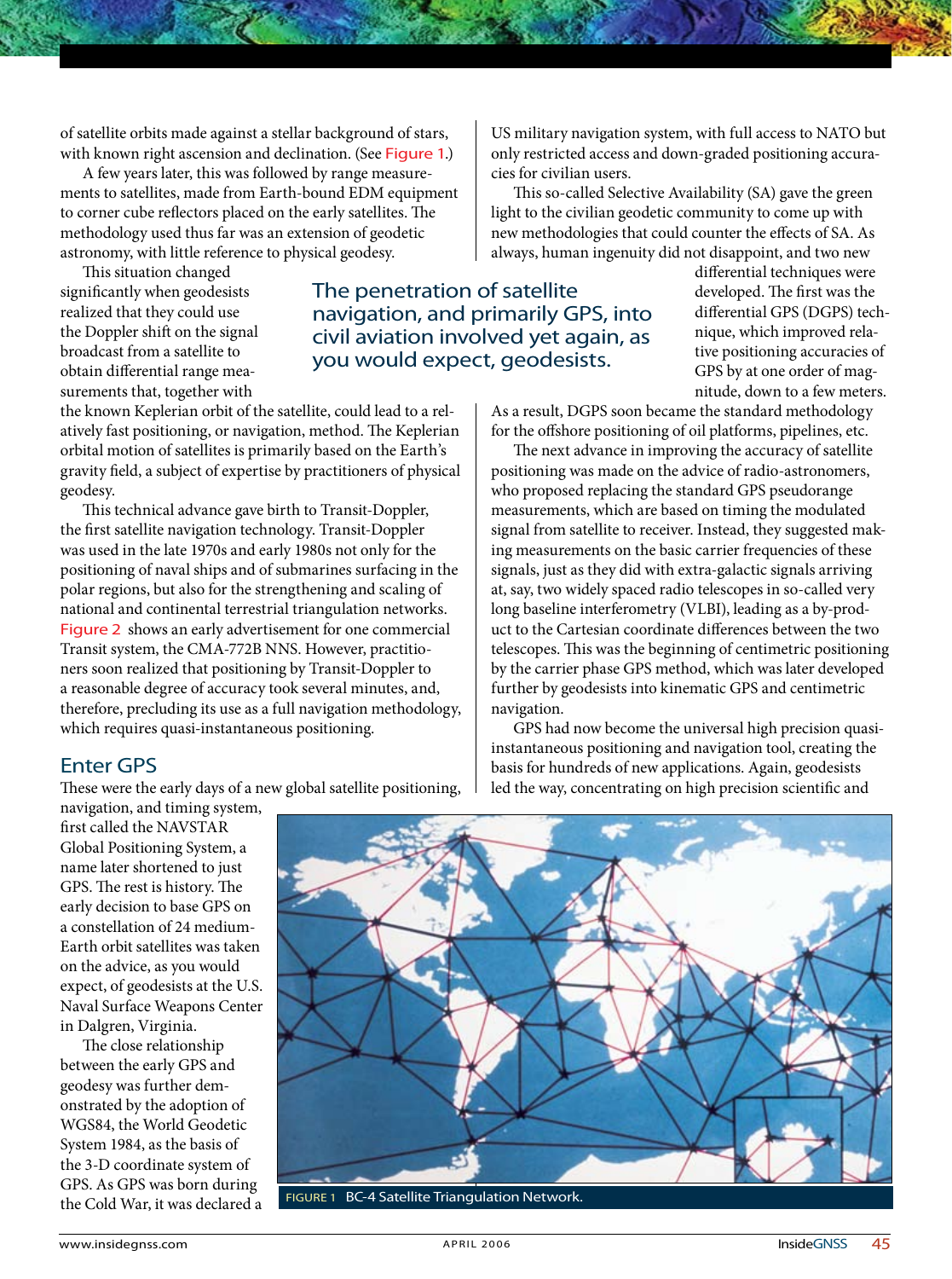### STRANGE RELATIONSHIP



Figure 2 An advertisement for a commercial Transit system, the CMA-772B NNS.

engineering applications. These included surveying and mapping, positioning in offshore engineering, the monitoring of local crustal dynamics and plate tectonics, the relative vertical movements of tide gauges, and the continuous 3-D movements of critical engineering structures, such as tall buildings, dams, reservoirs, and long suspension bridges. All of these applications required very high relative positioning accuracies, but not quasi-instantaneously as in the safetycritical navigation and landing of civilian aircraft. This came much later.

### Geodesy and Navigation

Initially, GPS was considered as a standard navigation tool for military vehicles on land, sea, and air, but not for safetycritical civilian transportation. This was because, unlike military positioning and navigation, safety-critical civil-

ian transportation not only requires quasi-instantaneous and accurate positioning, but also so-called "high integrity and good coverage. "

Geodesists will immediately realize that "integrity" stands for the geodetic con-

cept of "reliability," whereas "coverage" refers to the availability of a sufficient number of satellites that can be sighted by a receiver continuously and are not obscured by natural or man-made obstructions, such as high mountains, tall buildings, and the wings of an aircraft. On its own, GPS cannot meet these requirements to the level required in safety-critical civilian transportation. Military transportation, on the other hand, has relatively modest requirements, which can be met by GPS. Indeed, you do not become a NATO Air Force pilot if you want a safe life. Flying as a passenger in a commercial airline is something else all together.

The penetration of satellite navigation, and primarily GPS, into civil aviation involved yet again, as you would expect, geodesists. They had to develop jointly with the civil aviation community the necessary theoretical and practical tools, which could be used to establish and quantify their requirements of accuracy, integrity, and coverage. This involved the use of existing geodetic tools, such as the *covariance matrix,* the analysis of *least squares residuals,* and the well-established geodetic *reliability* measures. New tools were also introduced, such as the concept of RAIM or *receiver autonomous integrity monitoring,* based on the analysis of the least squares residuals.

### Persuading Non-Geodesists

These geodetic tools, which were highly beneficial to the civil aviation community, initiated a fruitful, long-term collaboration between the two communities. However, this has not always been a straightforward and smooth relationship, and it involved — especially at the beginning — a deep suspicion of these "academic" geo-scientists. Here are a few notable examples of this love-hate relationship.

As a general rule, the existing civil aviation horizontal coordinates were based on latitudes and longitudes, with no particular reference to a *reference datum.* Heights in civil aviation were and still are based on barometric altimetry, on the assumption that all that matters is "the relative heighting between airplanes," which is not affected significantly by a change in barometric pressure.

This assumption disregards, of course, the fact that the heights of natural features on the ground, such as mountains, do not change with changing barometric pressure. The first challenge was to convince the international civil aviation community that their horizontal coordinates, that is, latitudes and longitudes, required a proper geodetic datum and, as GPS was being contemplated as a future navigation tool, it made sense to adopt the same reference datum, namely WGS84. It

took a while to convince the community to accept that.

The adoption of WGS84 led to the resurveying of most airports, runways, and various en route and landing navigation aids in order to bring them into WGS84, in prepara-

tion for the introduction of GPS. This led to the discovery of some large discrepancies, at airports and among navaids in many countries, between the existing horizontal coordinate values and their new WGS84 equivalents. Geodesists will be familiar with such occurrences, whenever they start dealing with a new community, whether they are civil or offshore engineers, oceanographers or meteorologists.

The first GPS receivers did not lend themselves to mass market adoption (See Figure 3.) Geodesists of a certain age will also remember some of the earliest commercial GPS receivers, such as the TI 4100 receivers, made by Texas

Adoption of WGS84 led to the

the introduction of GPS.

resurveying of mostair ports, runways, and various en route and landing navigation aids . . . in preparation for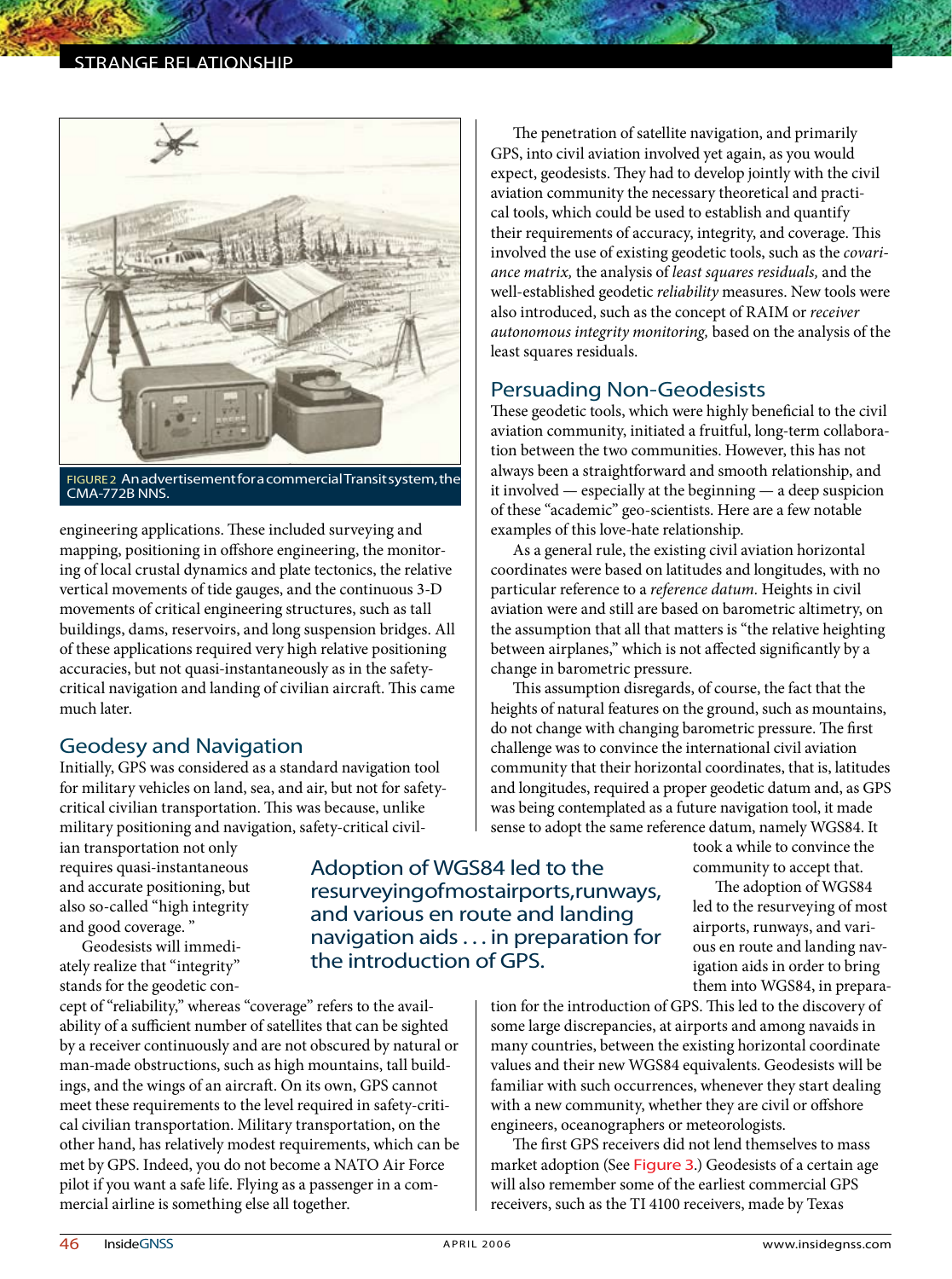Instruments. (See accompanying photo.) These early receivers operated by measuring sequentially four pseudoranges to four different satellites. Consequently, the receivers were programmed to first check the geometry of the satellites in view and decide on the best four in terms of geometrical configuration.

However, later on, with the emergence of new receivers that could measure all the available pseudoranges quasi-simultaneously, there was no need to carry on with measurements only to the "best four" satellites. One could track all available satellite signals and process these measurements by least squares, rejecting those with relatively large residuals, if any. This standard processing of observations is bread-and-butter stuff to surveyors and geodesists. However, this was not the case with a number of navigation experts, who persisted on recommending the use of only the "best four" satellites for quite sometime, before they finally abandoned the practice.



Figure 3 The first GPS receivers did not lend themselves to mass market adoption.



early model Texas Instruments' TI 4100 receiver.

as developed and widespread as vehicle tracking. Typically, these involve vulnerable people, such as young children, the elderly, key workers in some risky environments (for instance, railways), individuals with a chronic or contagious disease, and even VIPs. Person tracking with GPS+telematics could also involve judicial cases (ordered by a court of law), of suspected criminals or anti-social elements. Other proposed applications include environmental information, locationbased security, and location-sensitive marketing.

On its own, a GPS-enabled phone offers location and communication. This may answer the questions "Where is she or he?" and "Where am I?" but nothing more. However, when position and communication are combined with an appropriate geographic information system (GIS) database and a direction sensor, the combined system could answer two other very important questions, namely *"What's around me?"* and *"What's that building over there?"*

This could be achieved by a GPS+compass device, providing positional and directional data, which the mobile phone

# A New Era of GNSS

Satellite navigation and positioning has changed substantially and significantly over the last 5 to 10 years. With Galileo in its development and in-orbit validation phase, the future developments in GPS IIF and GPS III, renewed interest in GLONASS, and satellite navigation initiatives in Japan, China, India, Australia, and several other countries, GNSS or the Global Navigation Satellite System is moving from being a concept, largely based on GPS alone, to a full global reality. A comprehensive program of GPS modernization currently under way aims to deliver significant improvements to both military and civil users.

# Satellite navigation and positioning has changed substantially and significantly over the last 5 to 10 years.

The earliest mass-market applications of GPS involved road vehicles and mobile phones. In both cases, the twin aims are navigation (*where am I, and how do I go to my destination?*) and tracking (*where is he, she, or it?*). In the case of road vehicle tracking, successful applications include fleet monitoring (taxis or road transport companies), theft recovery of private cars, "black box" incident recorders, and the transport of hazardous or valuable cargoes. Typically, most of these applications share three common features, namely prior knowledge of the proposed route, the continuous tracking of position and velocity by GPS, and the trigger of an alarm by a significant deviation.

Similarly, a number of GPS tracking applications use mobile phone technology (GSM or GPRS), but these are not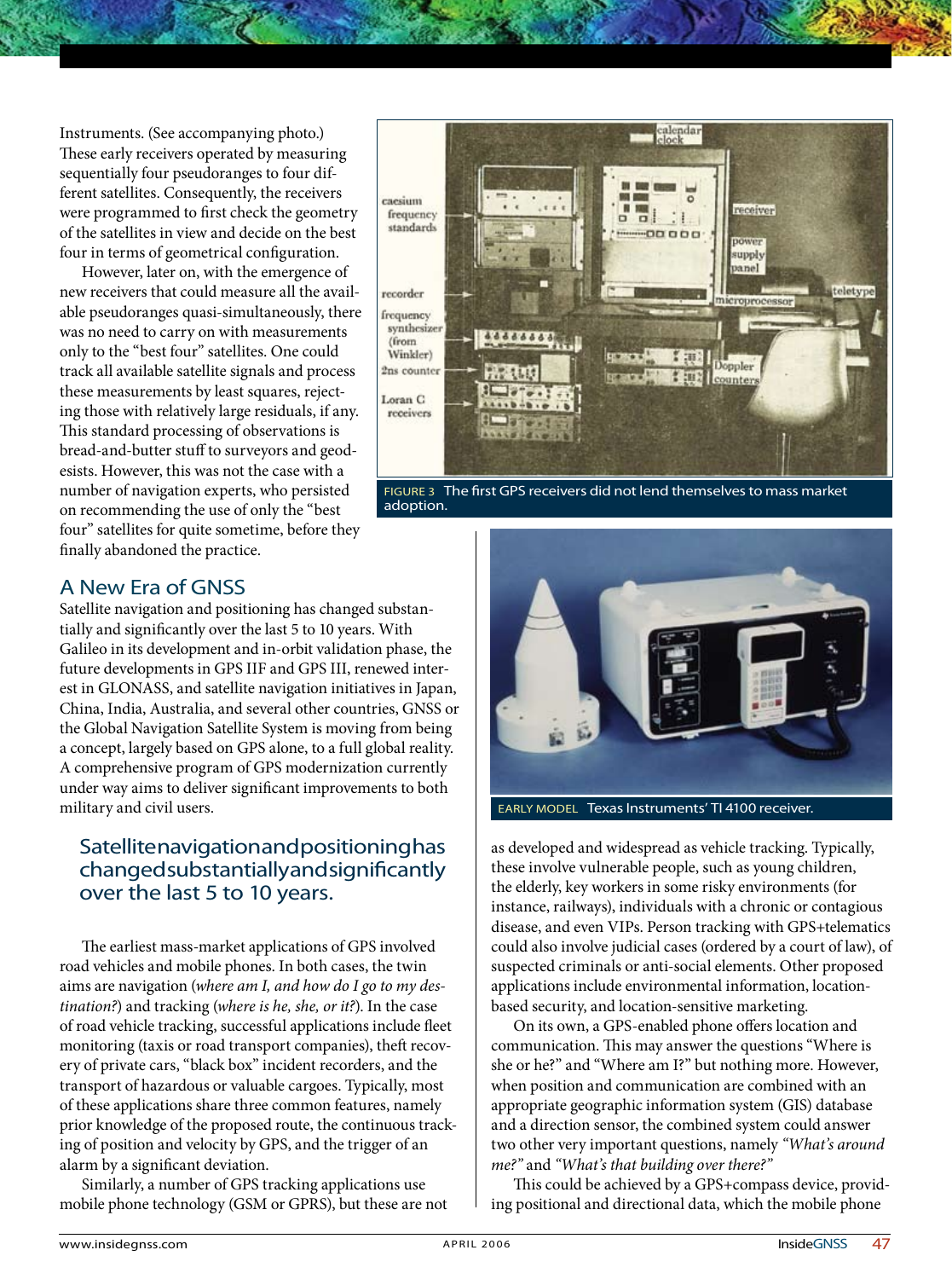### strange relationship

# **Road User Charging (RUC)**

Figure 4 Road user charging is one of the emerging applications for GNSS.

or the PDA transmits to a remote server. The server calculates the user's position and identifies the building along the measured azimuth, gets the relevant information from the database, and sends it back to the client. This is clearly valuable for the public utilities (water, gas, electricity, TV), shopping and leisure (restaurant menus, theater tickets), house hunting (details of the property advertised for sale), and of course, for visitors and tourists (museums, notable buildings, archaeological sites).

Leaving mobile phones aside, satellite navigation can also be used for location-based- security. For example, a briefcase or a portable PC can be programmed to unlock safely only in a specified location and nowhere else. This would minimize

the risk of sensitive military or commercial material falling into the wrong hands. Some working prototype systems already exist. Other location-and-context-based applications under consideration include the marketing

and selling of goods, the reception of pay-TV, credit card security, spectator sports, road user charging (see Figure 4) and many others.

Indeed, the qualification of "critical application" is no longer restricted to *safety- critical transportation,* but it also applies now to *financial-critical, legal-critical, security-critical,* and *business-critical* applications as well. This creates a problem with standard off-the-shelf autonomous GPS receivers, which cannot operate indoors, because of signal attenuation and multipath. Over the last few years, GPS chip and receiver manufacturers have tried, with some success, to develop high sensitivity GPS (or HS-GPS). The latest HS-GPS receivers, which incorporate up to 200,000 correlators operating in parallel, make it relatively easy to identify true pseudoranges from among the many signal and multipath reflections. Several manufacturers in the United States, Japan, Korea, and Europe, already advertise HS-GPS chips, and many other companies use such chipsets in their receivers.

## GNSS Evolution

Like nearly all the technologies that preceded it, satellite navigation and positioning is going through the standard stages of development from birth to maturity. Older surveyors and geodesists may well remember the advent of EDM, using microwaves or lightwaves in the late 1960s and the 1970s. When the first EDM instruments were introduced, the distances measured were also measured with tapes, just in case. Then came the second phase, when surveyors became fully confident about EDM and used it routinely for fast and precise range measurements. It took a few years and several critical mistakes in local mapping and national triangulation, to realize that EDM instruments could go wrong and that they had to be calibrated regularly in order to determine their accuracy and systematic biases.

The development of satellite navigation and positioning is following practically the same stages as EDM did 40 years ago. Only now we can formalize these successive stages of development of a technology and give them names by using Gartner's famous "Hype Cycle Curve," which was invented about 10 years ago in conjunction with new information technology products. Using a simplified version, these successive stages of technology development are now formally called "Technology Trigger," followed by "Peak of Inflated Expectation," leading to "Trough of Disillusionment", happily followed by the "Slope of Enlightenment," and hopefully leading to the "Plateau of Productivity."

Like nearly all the technologies that preceded it, satellite navigation and positioning is going through the standard stages of development from birth to maturity.

As I write this, the first Galileo satellite, GIOVE-A, has been launched and tested successfully, opening a new era in satellite navigation. Hopefully, this will lead to the development of a large number of new critical appli-

cations — and involve close collaboration with geodesy and several other related disciplines — for the benefit of business, government and society.

Here is one last example about the strange relationship between geodesy and GPS. The U.S. delegation to the International Telecommunications Union (ITU) recently proposed to abolish leap seconds, and thus cut the link between Solar Time and Coordinated Universal Time (UTC) and *ipso facto* GPS Time. At present, whenever the difference between UTC and Solar Time approaches 0.7 second, a leap second correction is made in order to keep the difference between them under 0.9 second. This is done every few years on the recommendation of the International Earth Rotation and Reference Systems Service, which monitors continuously the difference between Solar Time and UTC.

This leap second correction, which has to be applied every few years to GPS Time, apparently causes software problems because it has to programmed in manually. However, con-